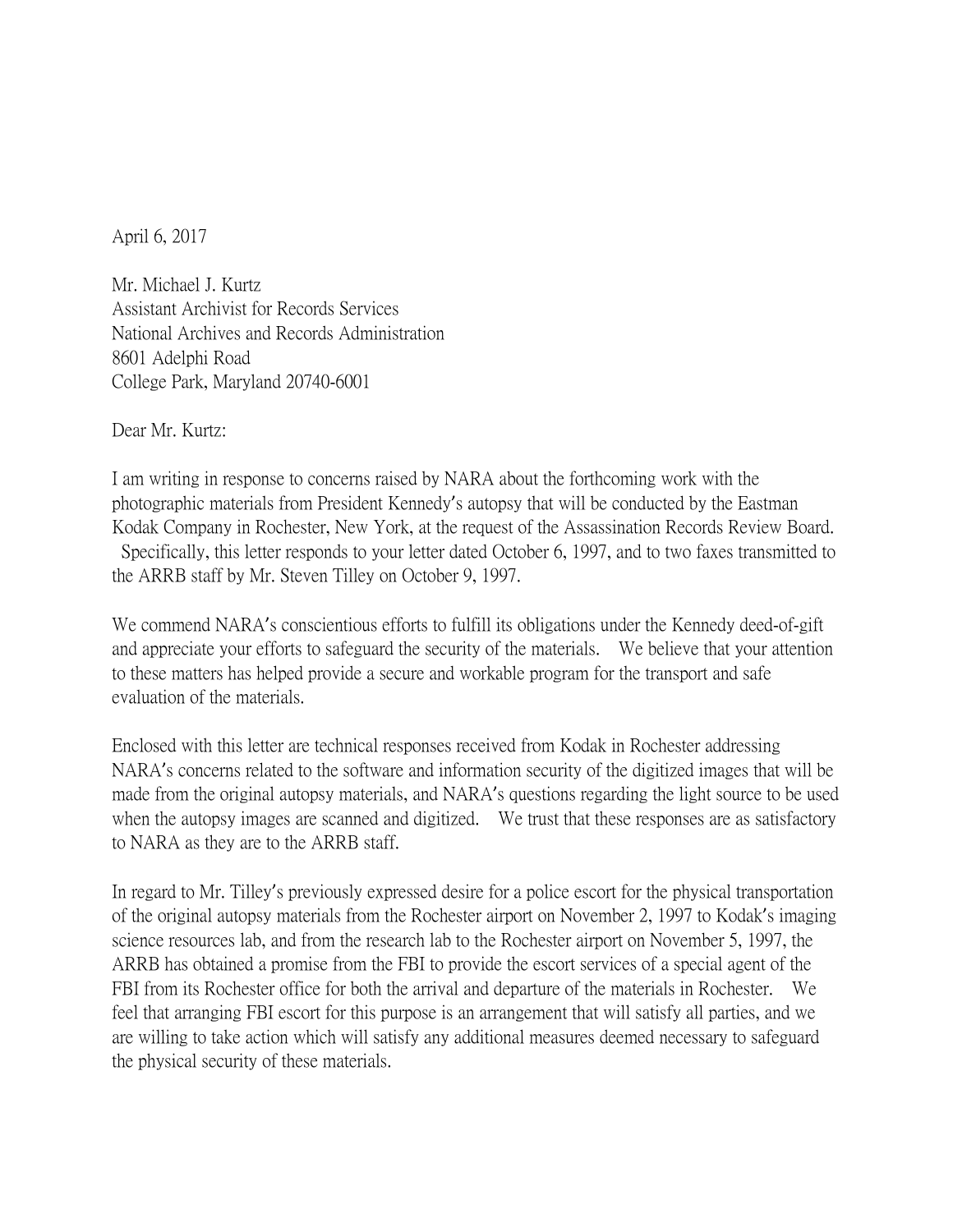Mr. Michael J. Kurtz April 6, 2017 Page 2

We feel that the purposes of the digitization, enhancement and study of the autopsy photographic materials by Kodak at the request and direction of the Review Board staff is well documented in the chain of correspondence between Kodak and the ARRB which commenced in July, 1996, continued in January, February and April of this year, and culminated in the well-documented August 21, 1997 meeting in Rochester, New York at Kodak headquarters attended by key Kodak and ARRB staff members, and Mr. Steven Tilley of NARA.

More important, and perhaps paramount to NARA's expressed concerns about the nature of the digitization and examinations about to be undertaken for the Review Board by Kodak, the Chair of the Review Board, Judge John R. Tunheim, personally raised this issue with Mr. Burke Marshall prior to sending Mr. Marshall a written request to embark on this effort. In the event you have not seen Mr. Marshall's reply, we enclose it with this letter for your convenience.

Everyone concerned has agreed from the beginning that all new images produced by Kodak, regardless of the medium  $(i.e.,$  whether digital, produced on film or on photographic paper), will be subject to the provisions of the existing deed-of-gift governing the autopsy materials.

We feel that the very stringent security oaths (utilizing the final wording approved by NARA) implemented by Kodak with the limited number of employees involved in this project, combined with the extremely rigorous physical security safeguards worked out jointly among Kodak, the ARRB and NARA, are more than adequate to guarantee the physical security of the autopsy materials during transport to-and-from the Rochester airport and the Kodak lab, and during overnight storage while in Rochester.

Finally, I would like to address NARA's concern about Kodak's need to retain temporarily digitized images and enhancements of autopsy images following the return of the original autopsy materials from Rochester to Washington. The sole need for Kodak to retain temporarily digitized images (subject to the agreed-to software and information security safeguards) is for the purpose of writing a technical report on the results of the examinations requested by the Review Board staff. The ARRB concurs with Kodak's need to temporarily retain this imagery for the purposes of assembling the professional technical paper requested by the ARRB. This final report by Kodak will be completed no later than February 1, 1998, at which time the version of the report containing associated imagery, and all digitized work products retained at Kodak while the report was written, will be returned to NARA for storage with the original deed-of-gift materials. (The version of the report which will become an open document will *not* contain autopsy images.) Given that Kodak has threatened its employees with termination if the conditions of the security oath are violated, and given the strong relationship of trust that has developed between Kodak and the ARRB during our 14 months of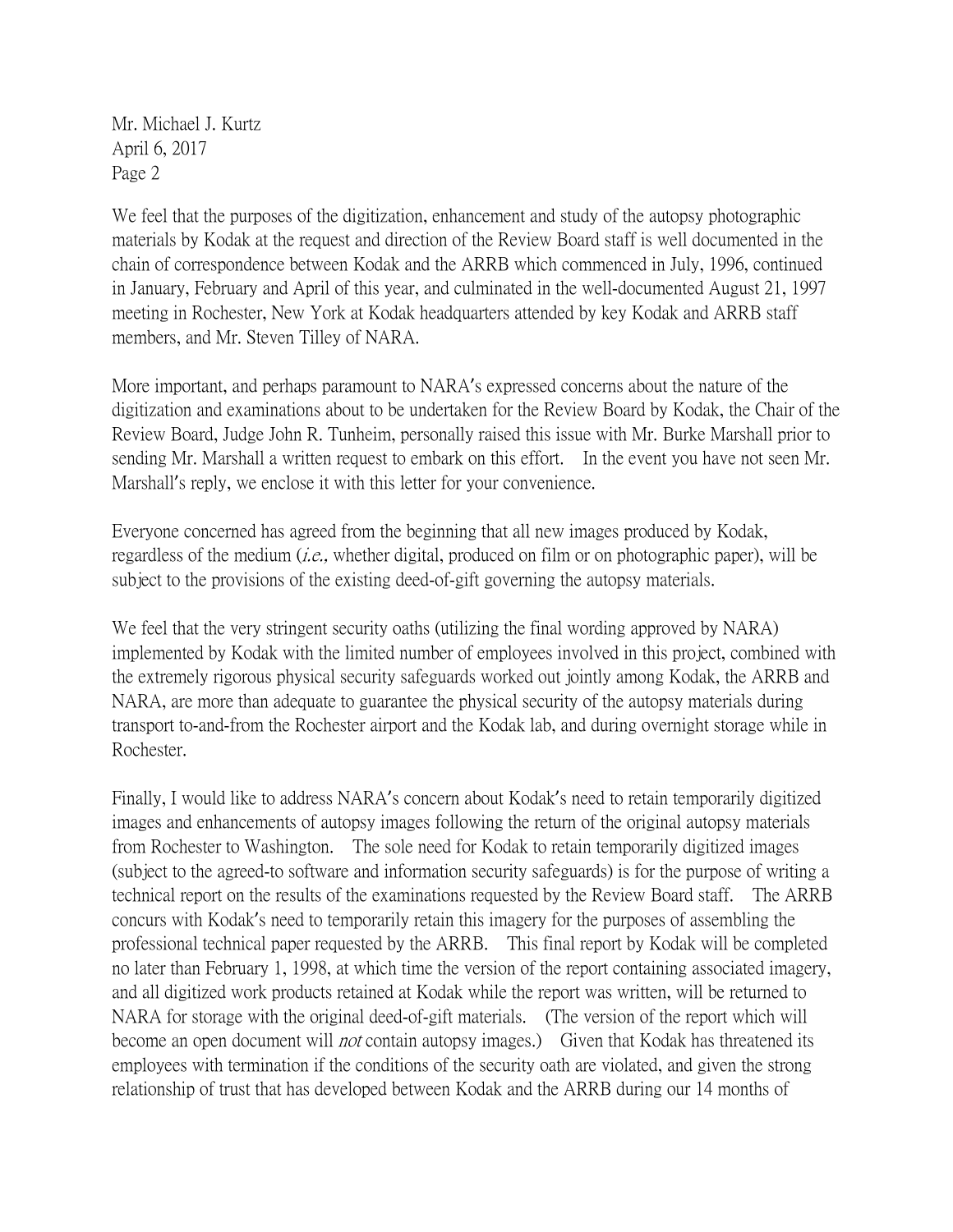Mr. Michael J. Kurtz April 6, 2017 Page 3

## negotiations on this matter, the ARRB hereby accepts full responsibility and accountability for safeguarding the security of the digitized images and work products to be temporarily retained by Kodak while writing its technical report.

We trust the above arrangements and conditions satisfy all reasonable concerns that you may have. The ARRB is satisfied that an excellent physical security plan and software and information security plan are in place.

The value of the *pro bono* work to be performed by Kodak is likely to be close to \$50,000.00 by project's end, far above the initial amount agreed to by Kodak corporate executives during the summer of 1996. Its true value, in clarifying the historical record and restoring the trust of the American people in the institutions of government, may be inestimable. I might add that NARA will benefit from Kodak's work in an archival sense, separate from any desires on the part of the ARRB to clarify the historical record. The digitization of each representative autopsy image by Kodak will provide a permanent record of the autopsy images in their present condition for posterity which will theoretically never deteriorate or degrade in any way. Given that the color transparencies were noted by Kodak experts to have already experienced considerable dye fade, and given that inevitably all photographic images will continue to degrade no matter the quality of the storage conditions, the permanent capture of the present condition of the images through digitization will constitute a noteworthy historical service for the National Archives on the part of Kodak, at no cost, which otherwise would entail considerable cost by the government in an era of cost constraints and tight budgets.

However, it has recently been made clear to the ARRB that this unique opportunity is contingent upon meeting the time window of November 2-7 for the accomplishment of the digitization scanning and enhancement, due to scheduling, labor and resource constraints at Kodak. (Kodak has taken the prudent precaution of shutting down a number of previously scheduled operations in order to guarantee the security of this project.) For these reasons, particularly now that Kodak has responded in detail to NARA's questions about software and information security and scanner light intensity, I am sure you will understand that there is little room for delay and that this project must proceed as presently scheduled.